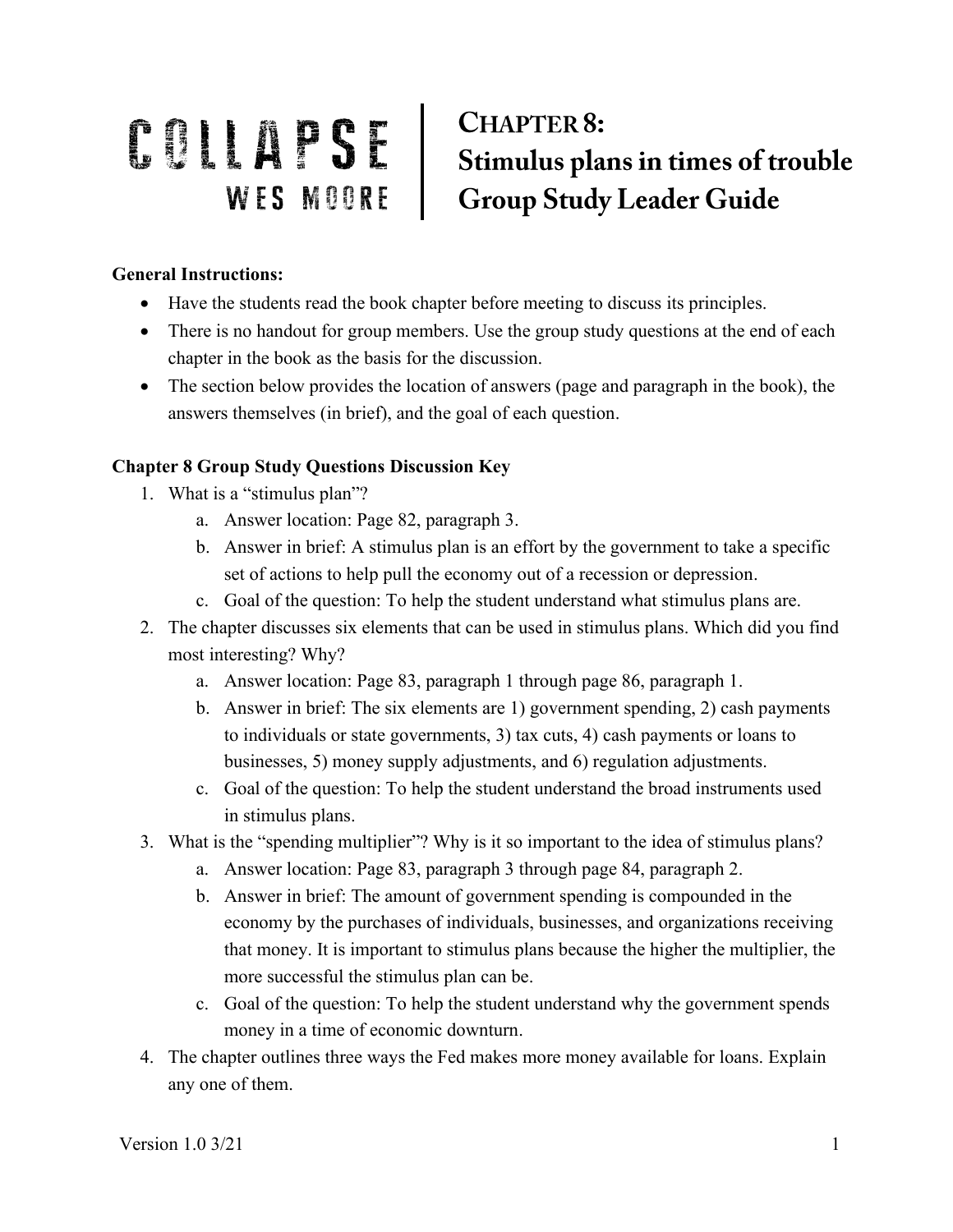- a. Answer location: Page 85, paragraphs 2-6.
- b. Answer in brief: The Fed makes more money available for loans by 1) buying its own bonds back from banks, 2) reducing the federal funds rate, and 3) reducing the amount of reserves banks must hold.
- c. Goal of the question: To introduce the student to how the Fed acts to improve the economy.
- 5. Were you surprised to see how often stimulus plans have been used in America since the Great Depression? Why or why not?
	- a. Answer location: Page 86, paragraph 2 through page 87, paragraph 2.
	- b. Answer in brief: These paragraphs overview the use of stimulus plans in American history. There is no right or wrong answer here.
	- c. Goal of the question: To familiarize the student with the history of stimulus plans.
- 6. What did the Mercatus report conclude about whether or not stimulus plans actually worked? What were the four reasons it gave for this result?
	- a. Answer location: Page 87, paragraph 3 through page 89, paragraph 1.
	- b. Answer in brief: The Mercatus report concluded that stimulus plans have little to no effect on the economy. The four reasons given were the recognition problem, the timing problem, the coordination problem, and the multiplier problem.
	- c. Goal of the question: To help the student understand the ineffectiveness of stimulus plans and the reasons for that ineffectiveness.
- 7. The Mercatus report discussed research by Valerie Ramey on the spending multipliers for stimulus programs. What range of multipliers did she find for stimulus plans in general? (It starts with -0.3.) What does this tell us about the effectiveness of stimulus plans?
	- a. Answer location: Page 89, paragraph 1.
	- b. Answer in brief:  $-0.3$  to 3.6. This means some stimulus spending could be very productive, creating a multiplier of as high as 3.6, while others could make no difference at all, dropping as low as -0.3.
	- c. Goal of the question: To help the student see the wide range of impact that stimulus spending can have.
- 8. Give the dollar amount and percentage increase in the U.S. national debt since 2001. Are you surprised by this increase?
	- a. Answer location: Page 89, paragraph 3.
	- b. Answer in brief: The national debt has grown by \$21 trillion in that time, a 450% increase.
	- c. Goal of the question: To show the student the drastic amount government debt has grown in the last 20 years.
- 9. Why does God send nations through difficult economic times? What is he trying to do